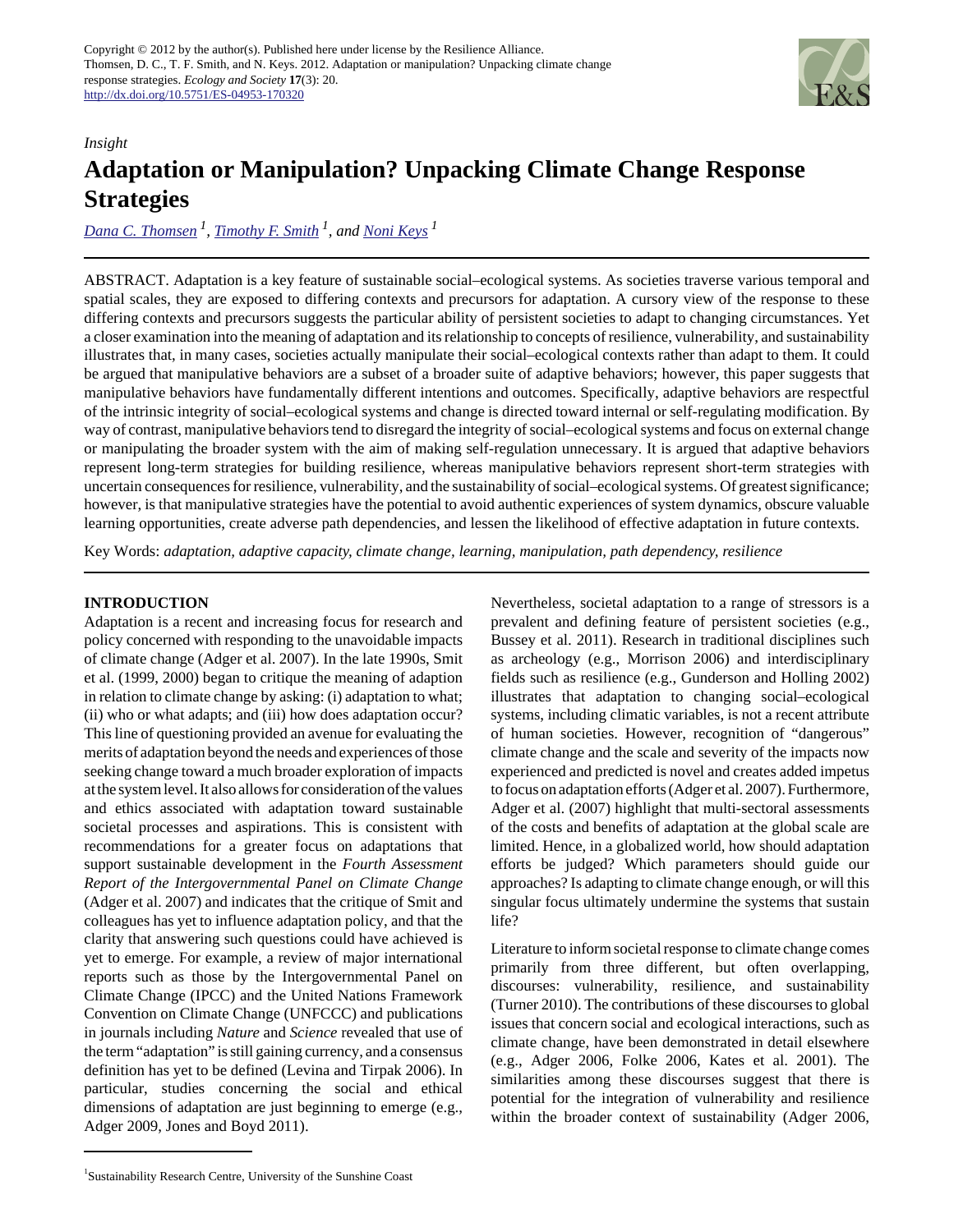Turner 2010). Such integration allows a more critical view of adaptation that takes into account the multifaceted drivers, intentions, and impacts of adaptation. Significantly, the simultaneous consideration of vulnerability, resilience, and sustainability provides an opportunity to consider adaptation in a broader cross-sectoral, and potentially cross-scale, context. It also allows the examination of outcomes of adaptation at the system level rather than as a response to a particular issue. By framing adaptation in this way, it may be possible to avoid unsustainable "adaptation" pathways, such as energy-intensive heating and cooling of dwellings (Adger et al. 2007, Hallegatte 2009).

An example of the broader range of considerations provided by the integration of these discourses can be found in the most recent notions of resilience. With origins in ecological theory and grounded in assumptions regarding the stability of systems, resilience has evolved to encompass human dimensions and more dynamic conceptions of system states (Folke 2006). The most recent definitions do not imply a "return to equilibrium" and instead focus on the ability of systems to transition to alternative states (Duit et al. 2010). Not only does this broader and more dynamic focus involve consideration of social dimensions, such as the role of power and issues of social justice more commonly associated with sustainability discourses, the acceptance of systems transitioning from one state to another provides an opportunity for normative discussions around desirable and undesirable system states (Nelson et al. 2007, Duit et al. 2010). Of significance to adaptation, the focus on transition and desirable system states challenges the validity of the status quo and highlights the need to ensure that proposed initiatives do not further entrench existing inequalities or unsustainable practices and exacerbate processes of dangerous climate change. As Adger et al. (2009) highlight, it is necessary to be aware of underlying values and interests at both individual and societal levels before undertaking adaptation initiatives.

In this article, which is a starting point for further investigations, we draw on the integration of these discourses and earlier analyses of adaptation to discuss: (i) the intentions underlying adaptation; (ii) the focus of adaptation strategies; and (iii) the implications of adaptation at the system level. As this requires a broad theoretical frame, combined with the recognition of complex social–ecological considerations, our approach is also informed by the tenets of systems thinking (Senge 2006). We begin by providing a brief history of adaptation and its relationship to vulnerability, resilience, and sustainability. We then examine three main types of "adaptation" available to communities in the coastal zone to reveal contrasting perceptions of natural system states, differences in who or what adapts, and the implications for system resilience. In so doing, we suggest "manipulation" as an additional theoretical lens with which to more accurately analyze the range of contemporary adaptation responses.

# **A BRIEF HISTORY AND CRITIQUE OF ADAPTATION**

Adaptation concepts originate from a range of disciplines with differing foci and implications for societal processes and outcomes. For example, Smit et al. (1999) highlight the various origins of adaptation in fields such as ecology, natural hazards, and risk management, and Head (2010) cites its established presence in cultural ecology. Orlove (2009) traces changes in the use of the term and observed that 17th century definitions of adaptation in the English language indicated a process of change, including connotations of "fitting in" or "suiting to" in reference to an external issue. From the mid-19th century, he noted more specific uses in science. For example, in 1859, Charles Darwin used the term to describe how organisms and species become progressively more suited to their environment. In particular, John Dewey (1916) drew on Darwin's description of adaptation to explain how individuals and societies could respond to or modify contexts toward social change and the realization of full potential. Orlove (2009) highlights that Dewey's definition has led to the common use of the term to describe a person's ability to adjust to dynamic contexts. Of relevance to climate change, the Intergovernmental Panel on Climate Change (IPCC) defines adaptation in the Third Assessment Report as "adjustment in natural or human systems in response to actual or expected climatic stimuli or their effects, which moderates harm or exploits beneficial opportunities" (McCarthy et al. 2001:982).

In the climate change context, the framework of Smit et al. (1999, 2000) provides an opportunity to clarify the meaning of adaptation—through exploring the intentions, the actors, and the nature and extent of processes and impacts. This framework appears to be an instrumental first step in preparing an adaptation strategy cognizant of the spatial, temporal, and developmental dimensions crucial for sustainability. The importance of these considerations in thinking more broadly about adaptation is reinforced by Adger et al. (2005), who focused on the intentions and impacts of adaptation across scales to highlight the importance of effectiveness, efficiency, equity, and legitimacy in assessing adaptation outcomes. Similarly, Nelson et al. (2007) highlight that adaptation refers to the conceptual decision-making processes and subsequent actions taken to address the impacts of change. Nevertheless, most emphasis in public policy debates has been placed on taking action, with limited emphasis on equitable decisionmaking processes or the nature and scale of the impacts of adaptation. Adaptation is most often presented as an array of adaptation options in a shopping-list style (e.g., air conditioning, desalinization, insurance, relocation, sea walls), where people are asked to choose among a selection of alternative policies, practices, and/or technologies without deeper consideration of the broader or systemic implications.

We argue that there is a disjuncture, and an opportunity for an entirely different focus for adaptation, between the initial and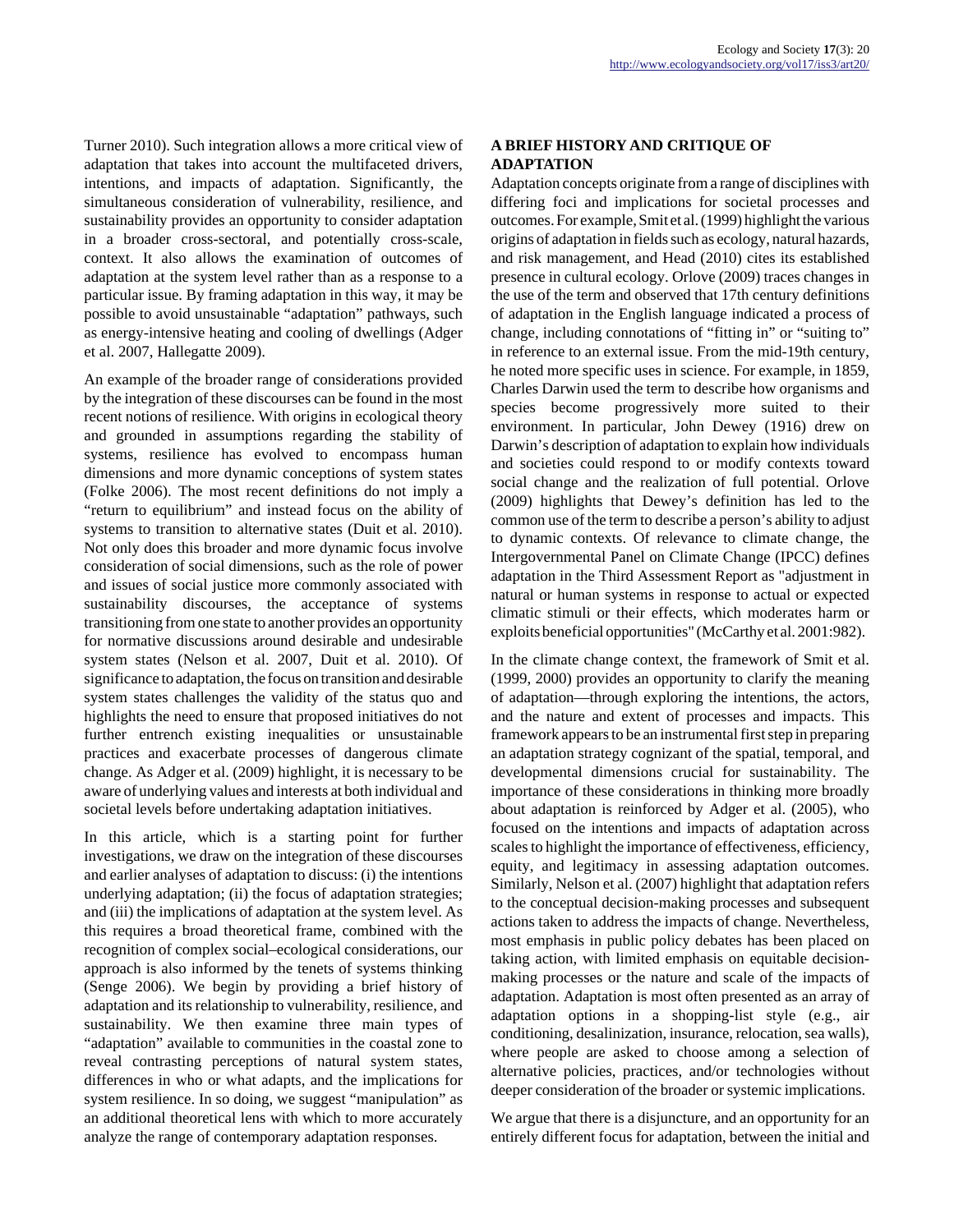Darwinian uses of the term and more recent connotations. Drawing on the analytical frameworks of Smit et al. (1999, 2000) and Adger et al. (2005, 2009), we suggest that the key difference lies in the intention and focus of adaptation. Darwinian conceptions of adaptation as "fitting in" suggest self-directed change with the intent of internal modification to better suit external contexts (i.e., "adaptation to"). Conceptions of adaptation commonly presented in contemporary climate change adaptation literature, however, also allow for options that modify external contexts, permitting externally directed change to better suit the existing predisposition of certain individuals or social groupings with the intention of avoiding change within these entities (i.e., "adaptation of"). Thus, contemporary definitions, which result in "adaptation of," may be more accurately described as manipulation and have the potential to negate the need for individuals or social groupings to "fit in" (in the short term) and, in many ways, represent Darwin's theory in reverse. To ensure adaptation efforts are more likely to be sustainable and cognizant of broader social–ecological contexts, we argue that it is important to direct discussions from the external focus of how "life should be" (Duit et al. 2010) to more internally focused discussions of how "should we behave."

## **MANIPULATION**

*Manipulation* noun *1. The action of manipulating something in a skilful manner. 2.The action of manipulating someone in a clever or unscrupulous way.* 

*Manipulate* verb *1. Handle or control in a skilful manner (a tool, mechanism, information, etc.) in a skilful manner. 2. Control or influence (a person or situation) cleverly or unscrupulously.* Oxford University Press (2011)

Definitions of "manipulation" and "manipulate" highlight that the main mechanism underpinning manipulation strategies is control of external system elements (i.e., other people or contexts) with the implicit intention of achieving outcomes desired by the manipulator. This approach is likely to be effective, at least from the perspective of the manipulator, in the short term. However, the act of manipulation (with often a single desired outcome) may not recognize the interdependencies inherent in complex social–ecological systems and may lead to an inability to achieve those desired outcomes into the future—through reduced opportunities for authentic learning experiences.

Understanding of complex systems is not well developed (e. g., Underdal 2010) and is likely to remain so into the foreseeable future (Owens 2010), therefore, the actual direct and indirect consequences (i.e., predictability) of adaptation and manipulation initiatives remain difficult to determine over the extended time scales required by sustainability. Certainly, complexity is inherent when dealing with a range of sustainability challenges; nevertheless, examining the intended focus of actions (i.e., who or what adapts) can help in understanding the potential for a range of both positive and negative system impacts.

Manipulation through externally directed interventions reflects a reductionist approach as it separates system elements from one another and disconnects those initiating interventions from the systems they are attempting to influence, leading to defensive rather than reflective management strategies (Senge 2006, Smith 2009). Senge (2006) argues that reductionist processes are established early in western learning approaches and make it difficult to see the connections between actions and effects, or the nature and extent of interventions and outcomes. Predictability of outcomes aside, the main mechanism by which manipulative strategies undermine sustainable futures is by limiting adaptive learning (see Smith and Smith 2006, Smith et al. 2009) opportunities through the avoidance of authentic experiences of system dynamics (i.e., social–ecological change). Indeed, the underlying assumption of control over a system or, at least, part of a system may not be explicit in such decision-making processes and has the potential to limit imaginative abilities (Senge 2006). The negative impact of this on adaptation and adaptive capacity is demonstrated in a recent study of past adaptations that found imaginative resources to be a significant determining factor in the success or failure of past societies (Bussey et al. 2011).

Adaptation and manipulation strategies are generally dynamic and continuous in some form—being shaped by a series of adaptive or manipulative actions over time. When viewed from a systems perspective, a manipulation trajectory increases social–ecological stress and decreases the capacity to adapt over time (Fig. 1), leading to the heightened potential for system collapse. These influences on the system being manipulated and the ability to adapt may also create manipulation path dependencies, whereby each manipulative action increases social–ecological stress, reduces adaptive capacity, and necessitates continued manipulative actions in order to avoid changing the dominant social paradigm. This need for continued response is primarily driven by the desire to maintain a system state, rather than adapt to system dynamics. Furthermore, a manipulation pathway enhances the potential for additional negative feedback loops, where manipulation increases at the expense of learning and adaptation. This, in turn, further diminishes adaptive capacity through the inability to develop transformative learning skills.

The combination of externally directed change, skilled actors, narrowly conceived systems scope, and limited adaptive learning appears a potent mix, with significant potential for unsustainable processes and outcomes that increase vulnerability and decrease resilience. In this way, manipulative actions may be categorized as "short-term fixes"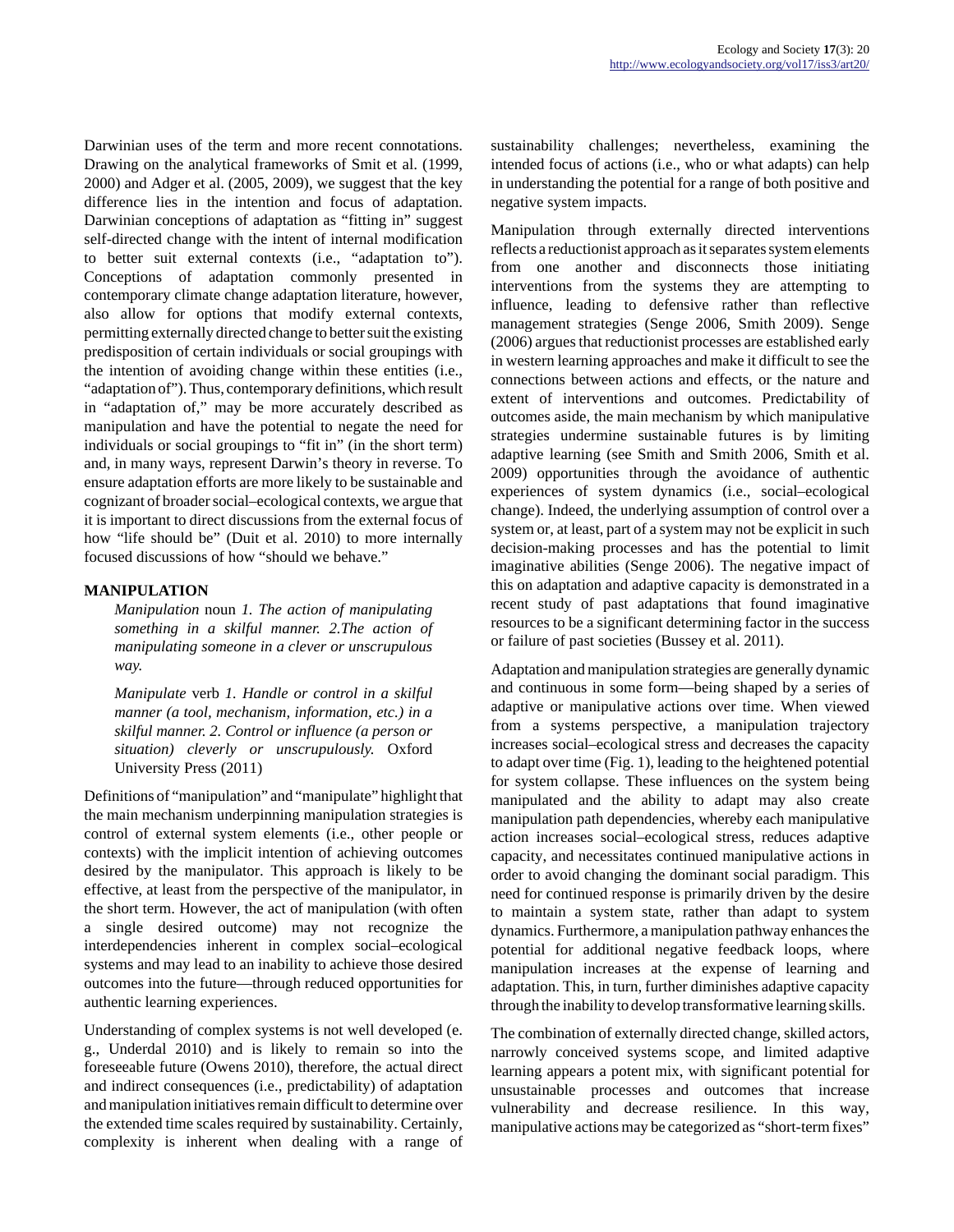(Senge 2006) that address symptoms rather than causes such that issues keep reoccurring or are exacerbated.

**Fig. 1.** Relationship among manipulation, adaptive capacity, and social–ecological stress.



## **Manipulation and Maladaptation**

Understanding the intention of proposed adaptations and the scale of impacts has important implications for judging the success of adaptation initiatives (Adger et al. 2005) and for distinguishing manipulation from maladaptation. As adaptation outcomes traverse spatial and temporal boundaries they may become less relevant, ineffective or even inappropriate (Adger et al. 2005). In the third assessment report, the IPCC defined such inappropriate outcomes as maladaptation. Specifically, the IPCC defined maladaptation as "any changes in natural or human systems that inadvertently increase vulnerability to climatic stimuli; an adaptation that does not succeed in reducing vulnerability but increases it instead" (McCarthy et al. 2001:990). In the context of climate change, Barnett and O'Neill (2010) indicate that references to maladaptation began to occur in the literature in the early 1990s and cover a range of sectors and various geographic and temporal scales. They describe five distinct types of maladaptation to climate change, including options that, to varying degrees, increase emissions, unfairly burden vulnerable communities, have high opportunity costs, decrease adaptation incentives, and result in path dependencies that limit options for future generations (Barnett and O'Neill 2010). At first glance, such maladaptations appear synonymous with manipulation. However, all maladaptations commence as adaptations and are deemed unintentional in "inadvertently" increasing vulnerability. Consequently, a fundamental difference between manipulation and maladaptation relates to intent—whereby an intention to adapt that leads to adverse consequences can be defined as maladaptation; however, where there is no intention to adapt (i.e., undertake internal regulation), then we argue that such actions are better defined as manipulation.

## **ADAPTATION AND MANIPULATION IN COASTAL SYSTEMS**

To illustrate the contrasting intentions, initiatives, and outcomes of adaptation and manipulation, we review climate change response strategies in coastal systems. The coastal zone has been selected to explore the manipulation concept in more detail, as coastal zones are particularly dynamic and transitional systems that support significant and increasing human populations and associated infrastructure (Nicholls et al. 2007). Coastal zones are also particularly vulnerable to the impacts of climate change (e.g., sea-level rise and storm surge) that are likely to reduce the timescale once anticipated for transitional processes in these systems. As Hopkins et al. (2011) highlight, local coastal zones provide a microcosm of larger scale and stressed complex systems. Therefore, analysis of human–environment interactions in the coastal zone provides an instructive account of the transitions likely to be experienced in other communities over much reduced temporal and spatial scales.

The following analysis of adaptation options and practices in the coastal zone is used to examine perceptions of "natural" system states, who or what adapts, and general trends in adaptation in order to explore the manipulation concept and the implications for resilience in context rather than as an empirical test. Adaptation options available to coastal communities can be broadly classified as "protect," "accommodate," or "retreat," following the report of the Coastal Zone Management Subgroup (CZMS) within the First Assessment Report of the IPCC (Misdorp et al. 1990). A more recent review of how these have evolved illustrates that protect options remain largely defensive—being represented by phrases such as "advance the line" or "hold the line" and include hard (e.g., sea walls and groynes) and/or soft (e.g., dune rehabilitation) interventions (Nicholls et al. 2007). Accommodate options seek to increase the flexibility of coastal communities so they may cope with change and continue using the land through interventions, such as anticipatory building codes or insurance (CZMS 1990). Retreat options involve the movement of people and associated infrastructure away from coastal areas into less exposed areas, with significant potential for the long-term resilience of communities. However, retreat also has significant potential for disruption to communities, especially in nations with low levels of adaptive capacity (Nicholls et al. 2007). Nevertheless, as the resilience of coastal systems is increasingly being tested following repeated disasters, the costs of adaptation in vulnerable coastal communities are generally considered less than the costs of inaction (Nicholls et al. 2007). In particular, Klein et al. (2001) identified increased recognition of the advantages of soft protection, accommodate and retreat strategies, and the need for adaptations tailored to local social–ecological contexts. The review of Klein et al. (2001) suggests the need for coastal areas to transition from hard protective strategies toward the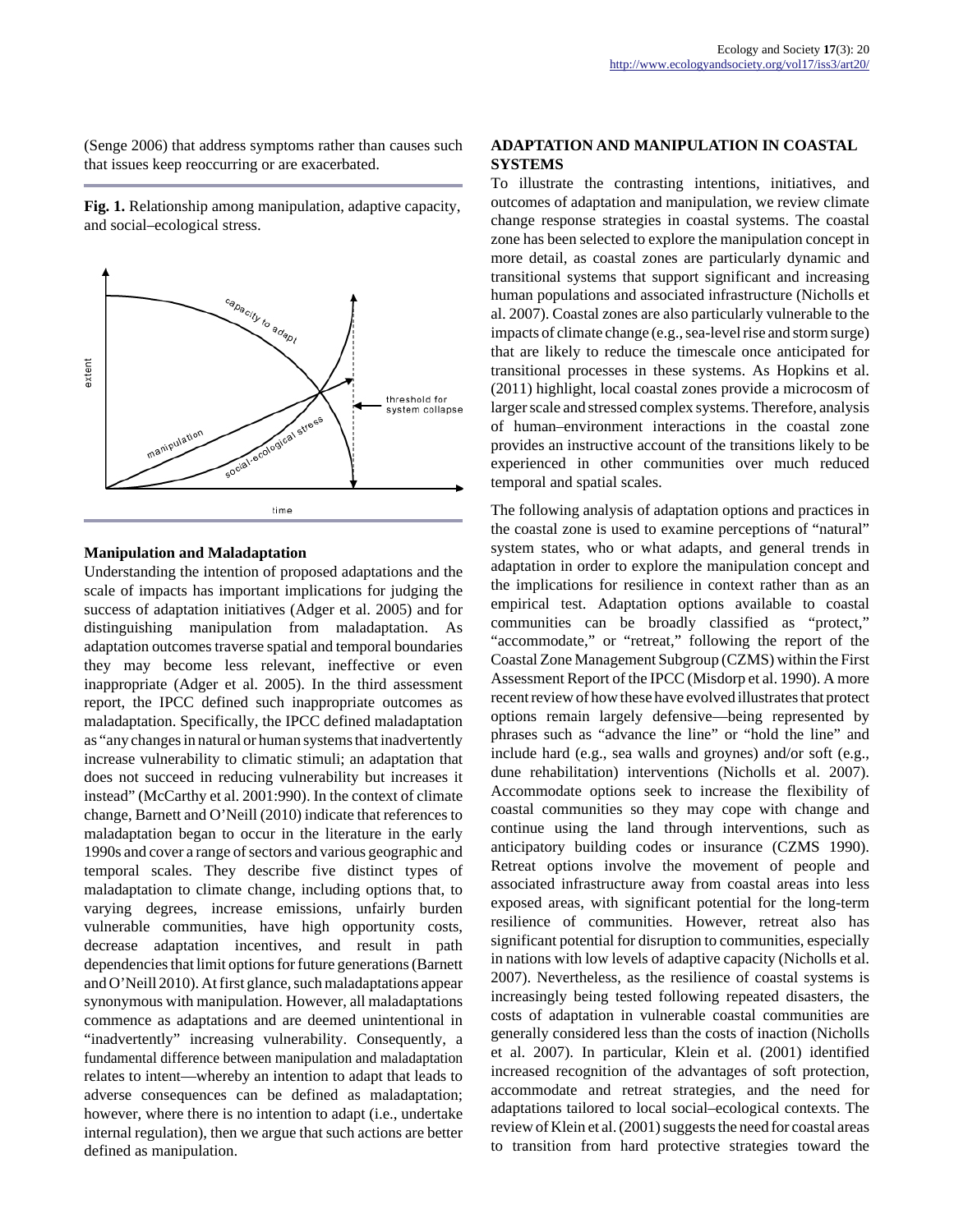accommodate and retreat end of the adaptation spectrum. Indeed, protect and accommodate options are well established in many coastal areas. Retreat, however, although on the agenda for particularly vulnerable coastal communities, is only just beginning to be considered more widely. The following case study of Noosa Main Beach is presented to offer an insight into the mechanisms underpinning transition between adaptation options.

#### **Noosa Main Beach, Queensland, Australia**

Noosa Main Beach is an iconic tourist destination within Queensland, Australia and has been selected as a case study as it is a vulnerable coastal community located in South East Queensland, an area noted by the IPCC as particularly vulnerable to the impacts of climate change (Parry et al. 2007). In addition, Noosa has experienced several cycles of significant investment and infrastructure development, with strategies for the management of Main Beach transitioning from retreat and accommodate to protect.

Early in Noosa's history as a tourist destination, the types of development reflected a combination of the retreat and accommodate responses to the natural coastal processes experienced in all undeveloped beaches (e.g., cycles of erosion and deposition). For example, in the 1920s, there was minimal development of the coastline, with beach kiosks built on sleds so they could be moved inland during storms (Tomlinson 2002). Since this time, however, there has been substantial economic investment and an increase in the built environment consistent with that of the Australian coastline generally over 85% of Australians live within 50 km of the coastline (Australian Bureau of Statistics 2004). The short-term perspective and misunderstanding or misrepresentation of the coastal zone associated with the intensification of such coastal development are highlighted by Tomlinson (2002), who noted that periods of coastal development often coincided with calmer weather conditions, with some developments being damaged or completely destroyed in later storms.

In Noosa, initial recognition of the coastline as a transitional system characterized by cycles of erosion, depletion, and deposition has been replaced with the preference for enduring sandy beaches of sufficient width to protect expensive coastal developments and maintain consistency with images depicted as part of tourism sales campaigns. Significant development within Noosa's coastal zone commenced in the mid 1960s and led to the installation of rock seawalls and groynes and training of the river mouth (Chamberlain and Tomlinson 2006). The subsequent development of the Main Beach fore dunes into the tourist precinct of Hastings Street has added further impetus for the ongoing use of a range of engineering works to maintain a static coastline that now includes beach nourishment (Smith et al. 2011). Approximately,  $40,000 \text{ m}^3$ of sand is pumped onto the beach each year (Chamberlain and Tomlinson 2006). In combination, these protective strategies have resulted in the development of a new system equilibrium and the need for ongoing beach management (Tomlinson 2002). This approach is consistent with the preference for engineered coastal protection works to protect private property along Australia's coastline generally (Thom 2004).

The situation in Noosa reflects that of much of the developed Australian coastline and reveals the dominant contemporary expectation of wide sandy beaches that alter little in width. As Tomlinson (2002:19) argues, "the community's perception of what is natural or desirable often is contrary to the reality of the system." To this end, actors in the social system dimension have progressively engaged in protective strategies and manipulated ecological system dimensions (e.g., through engineering works) to reduce exposure to storm surge and other processes of coastal erosion (Fig. 2). Changes have been imposed upon the ecological dimension by the social dimension to protect static perceptions of natural system state and associated socioeconomic investments. In this scenario, minimal disturbance is experienced within the social dimension of the system in the short to medium term depending on the scale and frequency of climatic disturbance and the manipulative capacity of the community. However, the effects on other system elements may be significant and not apparent in the short term. For example, restrictions have been placed on dredging in some areas for beach nourishment by the Environmental Protection Agency due to concerns regarding fish habitat (Chamberlain and Tomlinson 2006).

**Fig. 2.** Response shift from adaptation to manipulation, Noosa Main Beach.



It is important to note that the case of Noosa is not unique and there are numerous examples of actions with the intent of modifying external system characteristics to achieve preferred anthropogenic system experiences in the short term. In fact, the case of Noosa Main Beach highlights that a range of strategies may exist for any given location, and manipulations occur even within communities that embrace sustainability principles and have a history of regulating development to be mindful of conservation and sustainability ideals.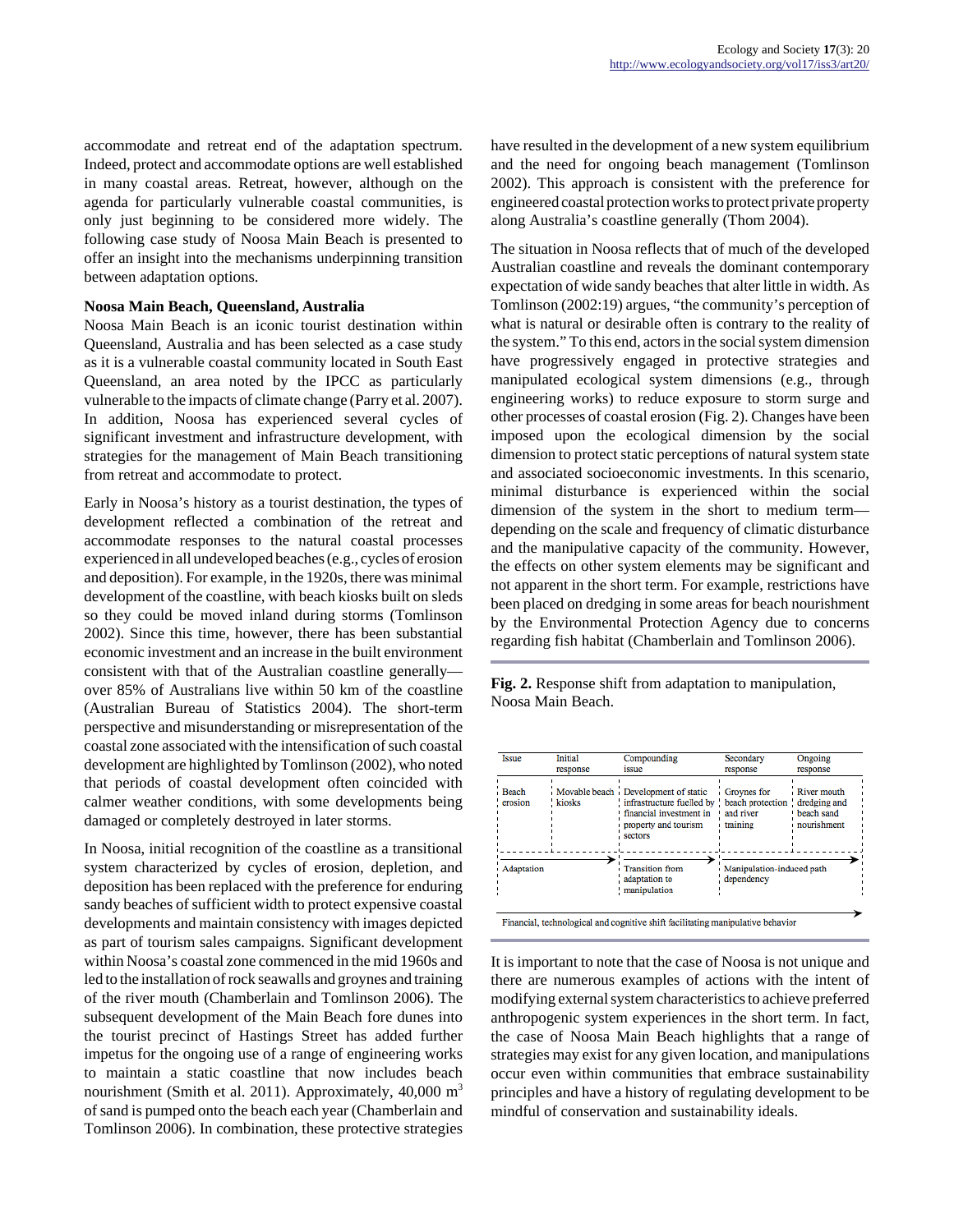| "Adaptation" option | Dominant perception of the "natural"<br>system state                                                                                                                                     | Who and what adapts to achieve desired Longer term implications for resilience<br>system state                                                                                                                                                               |                                                                                                                                                                                                                                                                                      |
|---------------------|------------------------------------------------------------------------------------------------------------------------------------------------------------------------------------------|--------------------------------------------------------------------------------------------------------------------------------------------------------------------------------------------------------------------------------------------------------------|--------------------------------------------------------------------------------------------------------------------------------------------------------------------------------------------------------------------------------------------------------------------------------------|
| Protect             | Static or minimal dynamism (e.g.,<br>consistent sand coverage, stable river<br>entrances).                                                                                               | The social dimension of the system<br>defends itself from change by<br>manipulating the ecological dimension,<br>often through a sociotechnical regime<br>(e.g., a reduction in exposure through<br>sand mining, beach wall, and/or groyne<br>construction). | Significant ongoing management and<br>investment required, with the potential to<br>impact negatively upon other system<br>components.                                                                                                                                               |
| Accommodate         | Dynamic system including periods of<br>inundation and erosion with some<br>degree of predictability and perceived<br>high likelihood of system resilience.                               | The social dimension of the system<br>reacts to or anticipates changes in the<br>ecological dimension and copes by<br>making adjustments in socioeconomic<br>and/or sociotechnical system<br>components (e.g., elevating buildings,<br>insurance).           | Resilience may be ensured in the short to<br>medium term, depending on the context,<br>the severity of climatic impacts, and the<br>adaptive capacity of local communities.<br>Longer term resilience is unlikely.                                                                   |
| Retreat             | Increasingly dynamic system including<br>less predictable disturbance regimes<br>and perceived negative impacts on<br>system resilience, particularly affecting<br>the social dimension. | The social dimension of the system<br>adapts by reducing exposure to the<br>impacts of climate change through the<br>migration of communities and<br>associated infrastructure.                                                                              | Significant initial investment with<br>decreasing costs and increased resilience<br>over time if issues associated with<br>migration are anticipated and resourced<br>(e.g., revised settlement patterns,<br>socioeconomic transition strategies, and<br>cultural needs assessment). |

**Table 1.** Comparison of protect, accommodate, and retreat options

## **DISCUSSION OF ADAPTATION AND MANIPULATION PATHWAYS**

Distinctions among the protect, accommodate, and retreat options according to dominant perception of natural system states, who or what adapts, and the implications for resilience (Table 1) indicate that protective strategies are driven by static perceptions of natural system states and externally directed, such that interventions are imposed upon other system components. As such, protective strategies may be better defined as manipulative rather than adaptive. Accommodate and retreat options, however, are based upon much more dynamic perceptions of natural system states and a much greater tendency to make changes to the social dimensions of systems. We argue that these internally directed strategies are more consistent with notions of adaptation as their intention to respond to dynamic external contexts is through internal regulation.

The relevance to coastal communities is that protect options based upon manipulative strategies are likely to be short term in effect, reduce the long-term resilience of social–ecological systems, and are expensive in the longer term. For example, hard protective structures can limit the impact upon socioeconomic systems in the short to medium term, but negatively impact upon ecological system components, such as salt marshes and wetlands, as these are progressively limited in extent or "squeezed" (e.g., Knogge et al. 2004, Nicholls et al. 2007).

Although intent can change over time, it is increasingly difficult to shift from manipulation to adaptation, rather than from adaptation to manipulation, due to path dependencies and influences on adaptive capacity. Similarly, as Smith and Stirling (2010) note, some sociotechnical systems become deeply embedded and self-reinforcing through such features as significant institutional and political support, economic significance, and integration within the broader social fabric of a particular locale. Significantly, manipulative strategies disconnect communities from system dynamics, lessen opportunities for learning about transitional systems in context, and have the potential to undermine adaptive capacity. Often, changes to ecological system components continue or intensify as interventions affect the overall system function frequently exacerbating the very processes they were meant to overcome (e.g., beach walls enhancing erosion) and creating unforeseen or additional vulnerabilities.

## **CONCLUSION**

Adaptation and maladaptation are currently used to describe existing climate change response strategies. As a starting point for further investigation, we suggest manipulation as an additional and more critical lens for reflection on such strategies to facilitate a more accurate evaluation of resilience. Risks associated with manipulative strategies are underpinned by the tendency to limit or obscure opportunities for learning about transitional systems such that long-term adaptive capacity is reduced.

Literature and conversations around adaptation are often posed as if adaptation is an option that societies are considering. Yet, there is nothing to suggest that societies are at such a crossroads. Individuals, communities, and institutions make such decisions constantly and are most likely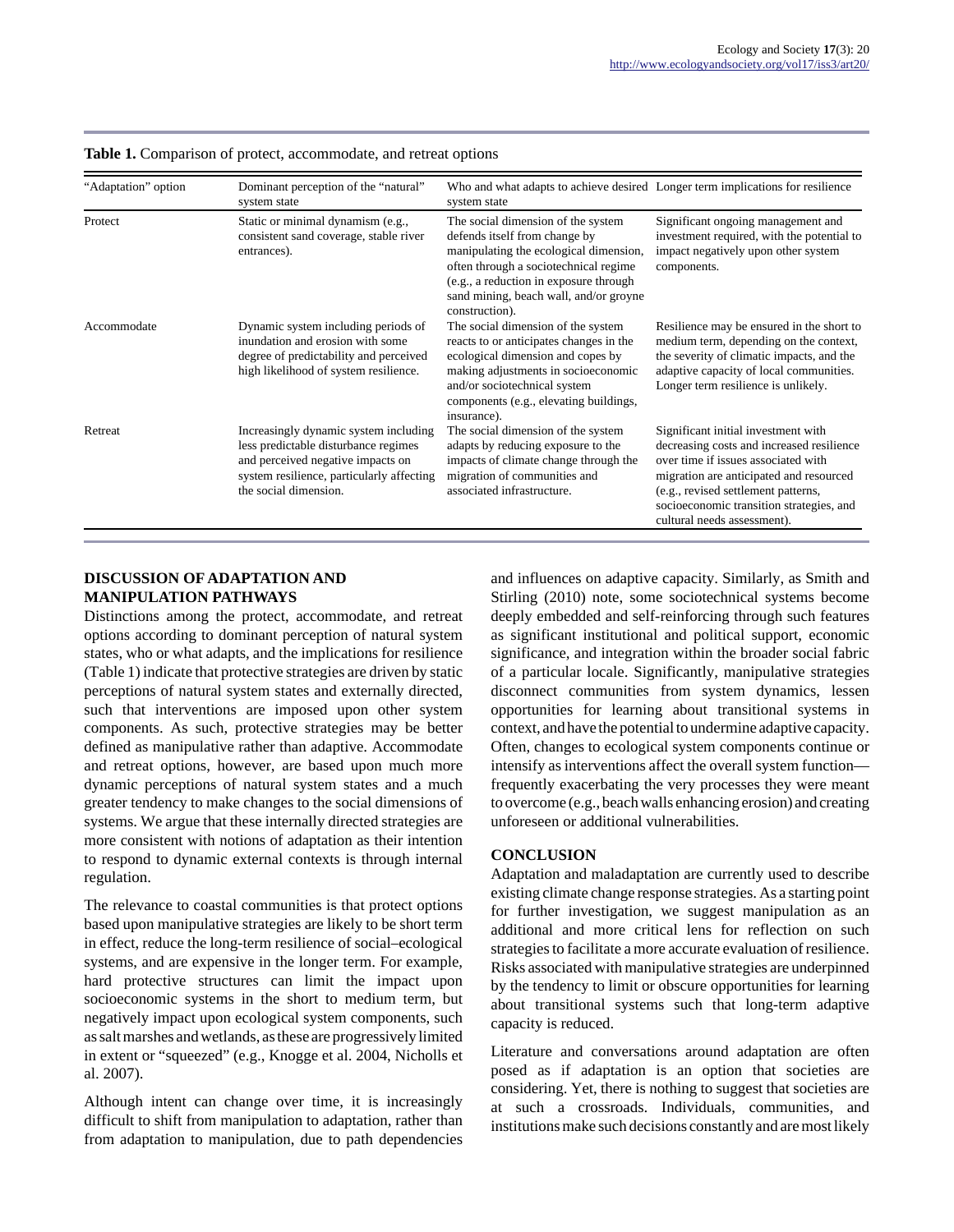in the midst of an adaptation, maladaptation or manipulation cycle—cognizant of it or not. Furthermore, the example reviewed in this article suggests that once a path of manipulation begins then path dependency is likely, as the outcomes of manipulation tend to create a self-reinforcing cycle. The lure of manipulative approaches is highlighted through the case study of Noosa, where a path of adaptation was initially embarked upon through movable beach kiosks; however, with increasing development pressure and the desire to maintain a static natural environment, the response rapidly became a self-reinforcing activity of persistent manipulation. In addition, it is difficult to revert to a path of adaptation because of the engrained sociocultural norms and system expectations created. Indeed, with every manipulation, the actors are further removed from the system they are manipulating, and the concept of adaptation becomes increasingly unfamiliar and less tangible.

In summary, social–ecological systems are extremely complex and dynamic, and understanding of them is always likely to be limited (Owens 2010, Underdal 2010); therefore, we are unlikely to anticipate with accuracy over spatial, temporal, and cultural scales all of the impacts of our interventions. However, we can choose to respond to social– ecological dynamics by making internal adjustments (i.e., adaptations) in human systems (at either individual or societal scales as appropriate) or external adjustments (i.e., manipulations). The external focus of manipulation (i.e., who or what changes) provides an essential distinction from adaptation. We argue that internal adjustments cognizant of both the social and ecological dimensions of social–ecological systems present much greater learning opportunities and prospects for building adaptive capacity and ensuring a sustainable future.

*Responses to this article can be read online at: [http://www](http://www.ecologyandsociety.org/vol17/iss3/art20/responses/).ecologyandsociety.org/vol17/iss3/art20/ responses/*

## **Acknowledgments:**

*We are grateful for the helpful suggestions of two anonymous referees and the support of the CSIRO Flagship Collaboration Fund through the Coastal Collaboration Cluster and the South East Queensland Climate Adaptation Research Initiative.*

## **LITERATURE CITED**

Adger, W. N. 2006. Vulnerability. *Global Environmental Change* 16**:**268-281.

Adger, W. N., S. Agrawala, M. M. Q. Mirza, C. Conde, K. O'Brien, J. Pulhin, R. Pulwarty, B. Smit, and K. Takahashi. 2007. Assessment of adaptation practices, options, constraints and capacity. Pages 717–743 *in* M. L. Parry, O. F. Canziani, J. P. Palutikof, P. J. van der Linden, and C. E. Hanson, editors. *Climate Change 2007: impacts, adaptation and vulnerability.* Contribution of Working Group II to the Fourth Assessment Report of the Intergovernmental Panel on Climate Change. Cambridge University Press, Cambridge, UK.

Adger, W. N., N. Arnett, and E. Tompkins. 2005. Successful adaptation to climate change across scales. *Global Environmental Change* 15:77–86. [http://dx.doi.org/http://dx.doi.](http://dx.doi.org/http://dx.doi.org/10.1016/j.gloenvcha.2004.12.005) [org/10.1016/j.gloenvcha.2004.12.005](http://dx.doi.org/http://dx.doi.org/10.1016/j.gloenvcha.2004.12.005)

Adger, W. N., S. Dessai, M. Goulden, M. Hulme, I. Lorenzoni, D. Nelson, L. Naess, J. Wolf, and A. Wreford. 2009. Are there social limits to adaptation to climate change? *Climatic Change* 93(3):335–354. [http://dx.doi.org/http://dx.doi.org/10.1007/s1](http://dx.doi.org/http://dx.doi.org/10.1007/s10584-008-9520-z) [0584-008-9520-z](http://dx.doi.org/http://dx.doi.org/10.1007/s10584-008-9520-z)

Australian Bureau of Statistics. 2004. *Year Book Australia.* Australian Government, Canberra, Australia. [online] URL: [http://www.abs.gov.au/AUSSTATS/abs@.nsf/](http://www.abs.gov.au/AUSSTATS/abs@.nsf/allprimarymainfeatures/08CECF3FD75BF9CBCA2570A7000A22F0?opendocument)

[allprimarymainfeatures/08CECF3FD75BF9CBCA2570A7000A22F0?](http://www.abs.gov.au/AUSSTATS/abs@.nsf/allprimarymainfeatures/08CECF3FD75BF9CBCA2570A7000A22F0?opendocument) [opendocument](http://www.abs.gov.au/AUSSTATS/abs@.nsf/allprimarymainfeatures/08CECF3FD75BF9CBCA2570A7000A22F0?opendocument)

Barnett, J., and S. O'Neill. 2010. Maladaptation. *Global Environmental Change* 20:211–213. [http://dx.doi.org/http://dx.](http://dx.doi.org/http://dx.doi.org/10.1016/j.gloenvcha.2009.11.004) [doi.org/10.1016/j.gloenvcha.2009.11.004](http://dx.doi.org/http://dx.doi.org/10.1016/j.gloenvcha.2009.11.004)

Bussey, M., R. W. Carter, N. Keys, J. Carter, R. Mangoyana, J. Matthews, D. Nash, J. Oliver, R. Richards, A. Roiko, M. Sano, D. C. Thomsen, E. Weber, and T. F. Smith. 2011. Framing adaptive capacity through a history–futures lens: lessons from the South East Queensland Climate Adaptation Research Initiative. *Futures* 44(4):385–397. [http://dx.doi.org/](http://dx.doi.org/http://dx.doi.org/10.1016/j.futures.2011.12.002) [http://dx.doi.org/10.1016/j.futures.2011.12.002](http://dx.doi.org/http://dx.doi.org/10.1016/j.futures.2011.12.002)

Chamberlain, S., and R. Tomlinson. 2006. *Noosa River entrance channel dynamics.* Technical Report 61. Cooperative Research Centre for Coastal Zone, Estuary and Waterway Management. Indooroopilly, Queensland, Australia.

Darwin, C. 1859. *On the origin of the species by natural selection.* John Murray, London, UK.

Dewey, J. 1916. *Democracy and education.* Macmillan, New York, New York, USA.

Duit, A., V. Galaz, K. Eckerberg, and J. Ebbesson. 2010. Governance, complexity and resilience. *Global Environmental Change* 20:363–368. [http://dx.doi.org/http://dx.doi.org/10.1016/](http://dx.doi.org/http://dx.doi.org/10.1016/j.gloenvcha.2010.04.006) [j.gloenvcha.2010.04.006](http://dx.doi.org/http://dx.doi.org/10.1016/j.gloenvcha.2010.04.006)

Folke, C. 2006. Resilience: the emergence of a perspective for social–ecological systems analyses. *Global Environmental Change* 16:253–267. [http://dx.doi.org/10.1016/j.gloenvcha.2](http://dx.doi.org/10.1016/j.gloenvcha.2006.04.002) [006.04.002](http://dx.doi.org/10.1016/j.gloenvcha.2006.04.002)

Gunderson, L. H., and C. S. Holling. 2002. *Panarchy understanding transformations in systems of humans and nature.* Island Press, Washington, D.C., USA.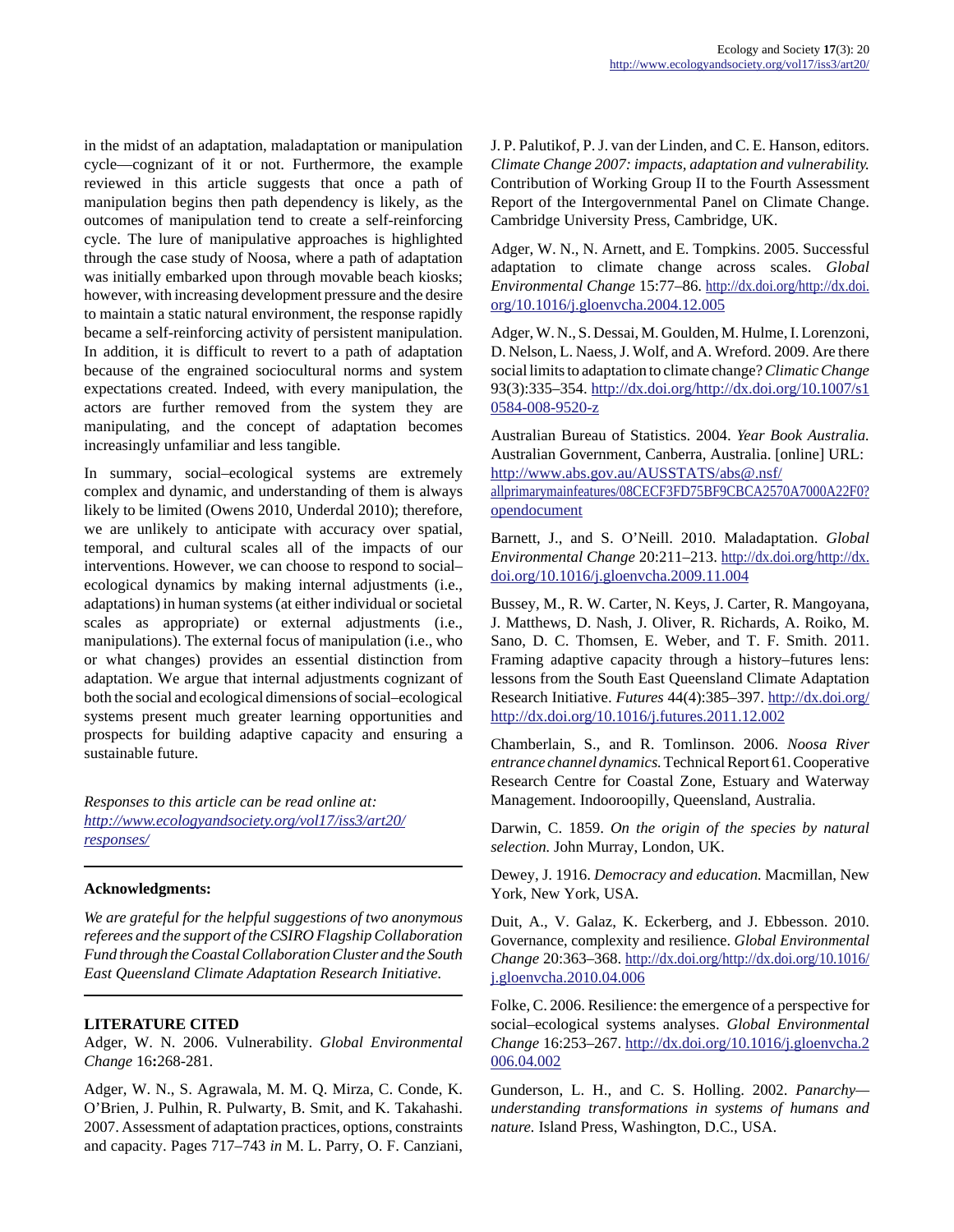Hallegatte, S. 2009. Strategies to adapt to an uncertain climate change. *Global Environmental Change* 19:240–247. [http://dx.](http://dx.doi.org/10.1016/j.gloenvcha.2008.12.003) [doi.org/10.1016/j.gloenvcha.2008.12.003](http://dx.doi.org/10.1016/j.gloenvcha.2008.12.003)

Head, L. 2010. Cultural ecology: adaptation-retrofitting a concept? *Progress in Human Geography* 34:234–242. [http://d](http://dx.doi.org/http://dx.doi.org/10.1177/0309132509338978) [x.doi.org/http://dx.doi.org/10.1177/0309132509338978](http://dx.doi.org/http://dx.doi.org/10.1177/0309132509338978)

Hopkins , T. S., D. Bailly, and J. G. Støttrup. 2011. A systems approach framework for coastal zones. *Ecology and Society* 16(4): 25. http://dx.doi.org/10.5751/ES-04553-160425 [http://](http://dx.doi.org/10.5751/ES-04553-160425) [dx.doi.org/10.5751/ES-04553-160425](http://dx.doi.org/10.5751/ES-04553-160425)

Jones, L., and E. Boyd. 2011. Exploring social barriers to adaptation: insights from western Nepal. *Global Environmental Change* (2011), doi:10.1016/j.gloenvcha.2011.06.002 [http://d](http://dx.doi.org/10.1016/j.gloenvcha.2011.06.002) [x.doi.org/10.1016/j.gloenvcha.2011.06.002](http://dx.doi.org/10.1016/j.gloenvcha.2011.06.002)

Kates, R. W., W. C. Clark, R. Corell, J. M. Hall, C. C. Jaeger, I. Lowe, J. J. McCarthy, H. J. Schellnhuber, B. Bolin, N. M. Dickson, S. Faucheux, G. C. Gallopin, A. Grübler, B. Huntley, J. Jäger, N. S. Jodha, R. E. Kasperson, A. Mabogunje, P. Matson, H. Mooney, B. Moore, T. O'Riordan, and U. Svedin. 2001. Sustainability science. *Science* 292(5517):641–642.

Klein, R. J. T., R. J. Nicholls, S. Ragoonaden, M. Capobianco, J. Aston, and E. N. Buckley. 2001. Technological options for adaptation to climate change in coastal zones. *Journal of Coastal Research* 17(3):531–543.

Knogge, T., M. Schirmer, and B. Schuchardt. 2004. Landscape-scale socio-economics of sea-level rise. *Ibis* 146:11–17.

Levina, E., and D. Tirpak. 2006. *Key adaptation concepts and terms.* OECD/IEA Project for the Annex I Expert Group on the UNFCCC, Organisation for Economic Co-operation and Development, Paris, France.

McCarthy, J. J., O. F. Canziani, N. A. Leary, D. J. Dokken, and K. S. White, editors. 2001. *Climate change 2001: impacts, adaptation, and vulnerability.* Contribution of Working Group II to the Third Assessment Report of the Intergovernmental Panel on Climate Change, Cambridge University Press, Cambridge, UK.

Misdorp, R., J. Dronkers, and J. R. Spradley, editors. 1990. Intergovernmental Panel on Climate Change, Coastal Zone Management Systems: strategies for adaption to sea level rise. Intergovernmental Panel on Climate Change/Ministry of Transport and Public Works, The Hague, The Netherlands.

Morrison, K. D. 2006. Archaeology: failure and how to avoid it. *Nature* 440:752–754.<http://dx.doi.org/10.1038/440752a>

Nelson, D. R., W. N. Adger, and K. Brown. 2007. Adaptation to environmental change: contributions of a resilience framework. *Annual Review of Environment and Resources* 32:395–419. [http://dx.doi.org/10.1146/annurev.energy.32.051](http://dx.doi.org/10.1146/annurev.energy.32.051807.090348) [807.090348](http://dx.doi.org/10.1146/annurev.energy.32.051807.090348)

Nicholls, R. J., P. P. Wong, V. R. Burkett, J. O. Codignotto, J. E. Hay, R. F. McLean, S. Ragoonaden, and C. D. Woodroffe. 2007. Coastal systems and low-lying areas. Pages 315–356 *in* M. L. Parry, O. F. Canziani, J. P. Palutikof, P. J. van der Linden and C. E. Hanson, editors.*Climate change 2007: impacts, adaptation and vulnerability.* Contribution of Working Group II to the Fourth Assessment Report of the Intergovernmental Panel on Climate Change, Cambridge University Press, Cambridge, UK.

Orlove, B. 2009. The past, the present and some possible futures of adaptation. Pages 131–163 *in* W. N. Adger, I. Lorenzoni, and K. L. O'Brien, editors. *Adapting to climate change: thresholds, values, governance.* Cambridge University Press, Cambridge, UK. [http://dx.doi.org/10.1017/C](http://dx.doi.org/10.1017/CBO9780511596667.010) [BO9780511596667.010](http://dx.doi.org/10.1017/CBO9780511596667.010)

Oxford University Press. 2011. *Oxford dictionaries.* [online] URL:<http://oxforddictionaries.com/definition/english/manipulate>

Owens, S. 2010. Learning across levels of governance: expert advice and the adoption of carbon dioxide emissions reduction targets in the UK. *Global Environmental Change* 20:394–401. <http://dx.doi.org/10.1016/j.gloenvcha.2009.11.001>

Parry, M. L., O. F. Canziani, J. P. Palutikof, and coauthors. 2007. Technical summary. Pages 23–78 *in* M. L. Parry, O. F. Canziani, J. P. Palutikof, P. J. van der Linden and C. E. Hanson, editors.*Climate change 2007: impacts, adaptation and vulnerability.* Contribution of Working Group II to the Fourth Assessment Report of the Intergovernmental Panel on Climate Change, Cambridge University Press, Cambridge, UK.

Senge, P. M. 2006. *The fifth discipline, the art and practice of the learning organization.* Doubleday, New York, New York, USA. <http://dx.doi.org/10.1002/pfi.4170300510>

Smit, B., I. Burton, R. Klein, and R. Street.1999. The science of adaptation: a framework for assessment. *Mitigation and Adaptation Strategies for Global Change* 4:199–213. [http://d](http://dx.doi.org/10.1023/A:1009652531101) [x.doi.org/10.1023/A:1009652531101](http://dx.doi.org/10.1023/A:1009652531101)

Smit, B., I. Burton, R. Klein, and J. Wandel. 2000. An anatomy of adaptation to climate change and variability. *Climatic Change* 45:223–251.<http://dx.doi.org/10.1023/A:1005661622966>

Smith, A., and A. Stirling. 2010. The politics of social– ecological resilience and sustainable socio-technical transitions. *Ecology and Society* **15**(1): 11. [online] URL: [htt](http://www.ecologyandsociety.org/vol15/iss1/art11/) [p://www.ecologyandsociety.org/vol15/iss1/art11/](http://www.ecologyandsociety.org/vol15/iss1/art11/)

Smith, T. F. 2009. Beyond knowledge: a neo-research approach to climate change adaptation. Pages 30–44 *in* J. Martin, M. Rogers, and C. Winter, editors. *Climate change responses across regional Australia: social learning and adaptation.* VURRN Press, Victoria, Australia.